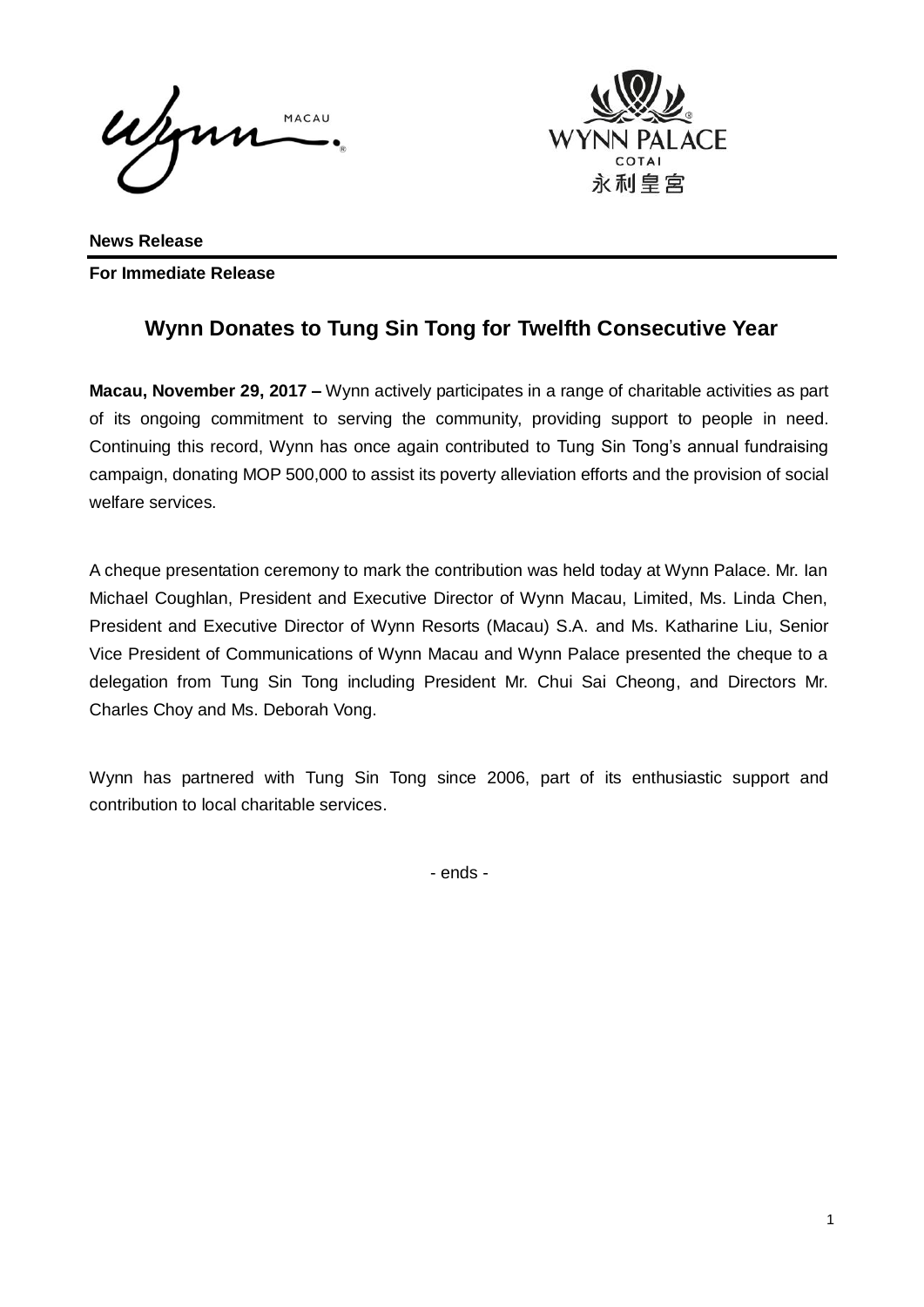





### **Photo Caption:**

(From left to right) Ms. Katharine Liu, Senior Vice President of Communications of Wynn Macau and Wynn Palace, Ms. Deborah Vong, Director of Tung Sin Tong, Mr. Ian Michael Coughlan, President and Executive Director of Wynn Macau, Limited, Mr. Chui Sai Cheong, President of Tung Sin Tong, Ms. Linda Chen, President and Executive Director of Wynn Resorts (Macau) S.A. and Mr. Charles Choy, Director of Tung Sin Tong.